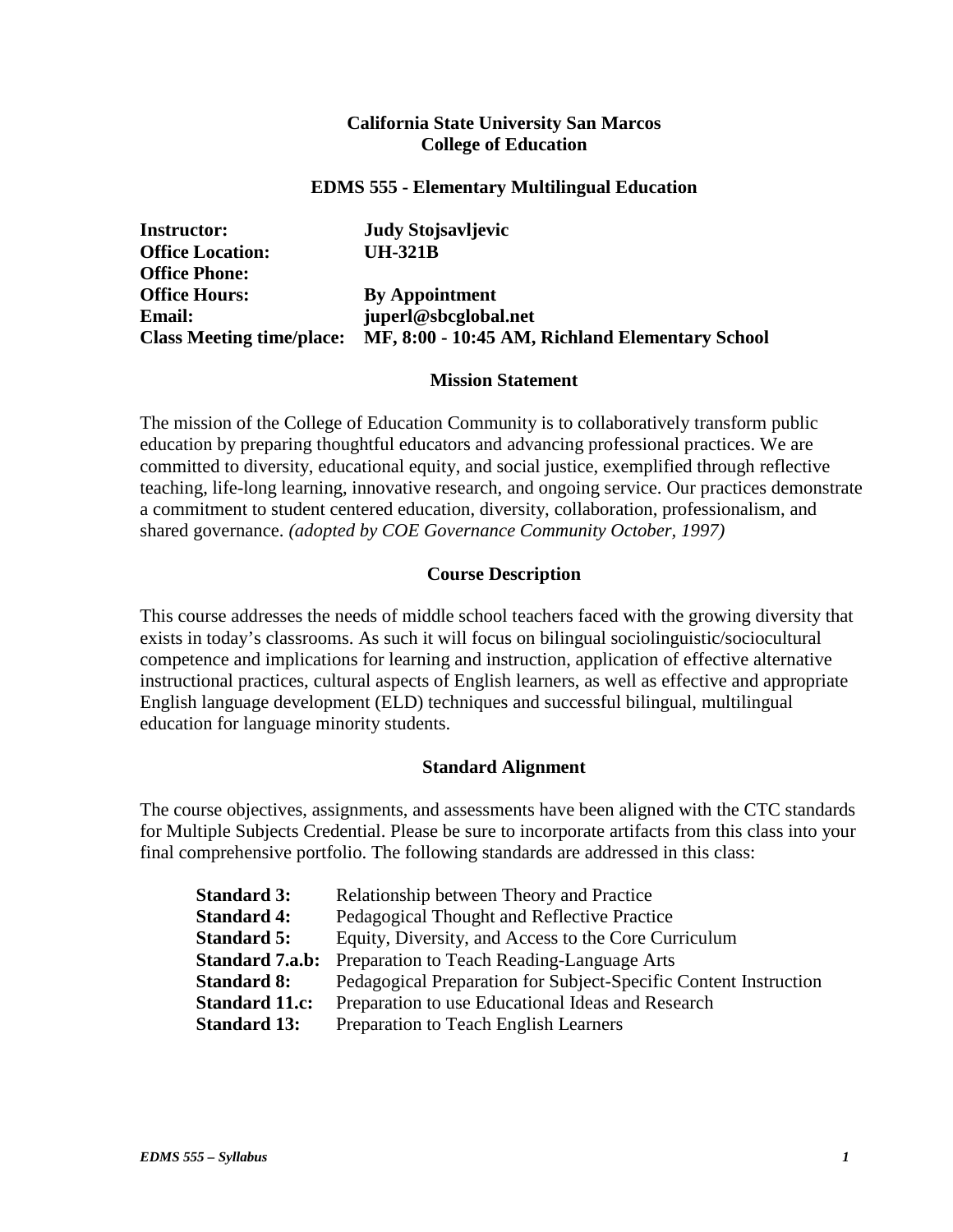# **Teacher Performance Expectation (TPE) Competencies**

This course is designed to help teachers seeking the Multiple Subjects Credential to develop the skills, knowledge, and attitudes necessary to assist schools and district in implementing effective programs for all students. The successful candidate will be able to merge theory and practice in order to realize a comprehensive and extensive educational program for all students. The following TPE's are addressed in this course:

### **Primary Emphasis**

- **TPE 1:** Specific Pedagogical Skills for Subject Matter Instruction
- **TPE 4:** Making Content Accessible
- **TPE 5:** Student engagement
- **TPE 7:** Teaching English Learners

### **Secondary Emphasis:**

- **TPE 3:** Interpretation and Use of Assessments
- **TPE 6:** Developmentally Appropriate Teaching Practices
- **TPE 11:** Social Environment
- **TPE 14:** Educational Technology
- **TPE 15:** Social Justice and Equity

# **Required Texts**

Crawford, J. (1999). *Bilingual education: History, politics, theory and practice* (4<sup>th</sup> Edition). Los Angeles, CA: Evaluation, Dissemination and Assessment Center, CSULA

Peregoy, S. F. & Owen, F. B. (1997) *Reading, Writing, & Learning in ESL* (2<sup>nd</sup> Edition). Longman.

Assigned readings.

### **Course Objectives**

- 1) Explain the basic terms, philosophies, problems, issues, history, and practices related to the education of language minority persons in California and the US.
- 2) Demonstrate understanding of the most important goals of bilingual/multicultural education.
- 3) Explain the theoretical framework upon which bilingual education is founded.
- 4) Demonstrate understanding of existing student identification, assessment, and language redesignation requirements for the state of California.
- 5) Explain the connections between bilingual education, English as a second language, and SDAIE methodologies.
- 6) Demonstrate understanding of the five models of multicultural education and their implications for curriculum, instruction, and educational policy.
- 7) Explain the meaning of culture, differentiated index, and the necessity for cultural convergence in schools.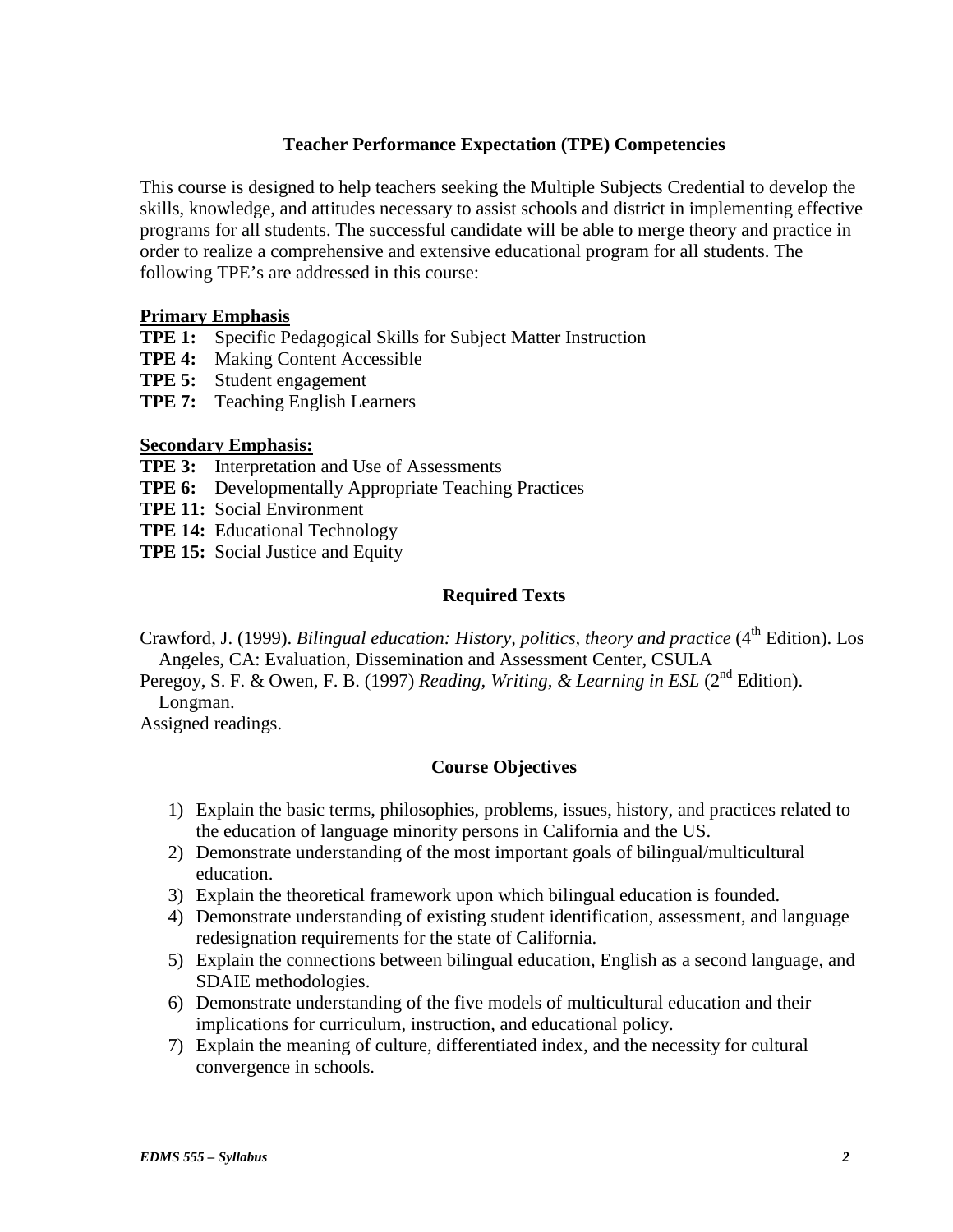8) Use confluent education techniques to develop understand of each individual student, create a more just and humane learning environment, and help students in their growth and development as human beings.

### **Course Requirements**

All students are expected to participate in class activities and demonstrate reflective learning. It is important that students are well prepared for course sessions by completing the readings and assignments scheduled before the class meeting. Unless otherwise negotiated with the instructor, all assignments are to be handed in on the due date. **Assignments not handed-in on due date will lose 10% of earned credit per day.** Assignments should be typed and double-spaced (yes, including the class journal).

| 20 points |
|-----------|
| 20 points |
| 20 points |
| 10 points |
| 20 points |
| 10 points |
|           |

#### **Grading**

| $96 - 100 = A$  | $80 - 82 = B$   |
|-----------------|-----------------|
| $90 - 95 = A$   | $77 - 79 = C +$ |
| $87 - 89 = B +$ | $73 - 76 = C$   |
| $83 - 86 = B$   | $70 - 73 = C$   |
|                 |                 |

### **Attendance Policy**

Due to the dynamic and interactive nature of EDMS 555, all students are expected to attend all classes and participate in all class activities. For every day of absence, students will lose 6 points. Attendance will be taken during the first 5 minutes of class. Three tardiness or "early exits" will be the equivalence of an absence. **A passing grade will not be issued for students who do not attend 80% or more of the class sessions.** Should the student have extenuating circumstances, s/he should contact the instructor as soon as possible.

#### **ASSIGNMENT DESCRIPTIONS**

#### **Interactive Journal & ELD Standards (20 points)**

A daily class journal will be maintained for each class session (a.m. and p.m.) that needs to include the following:

• A written summary and/or description of the topics discussed in class that reflects understanding of the key concepts. Both comments from professor and other students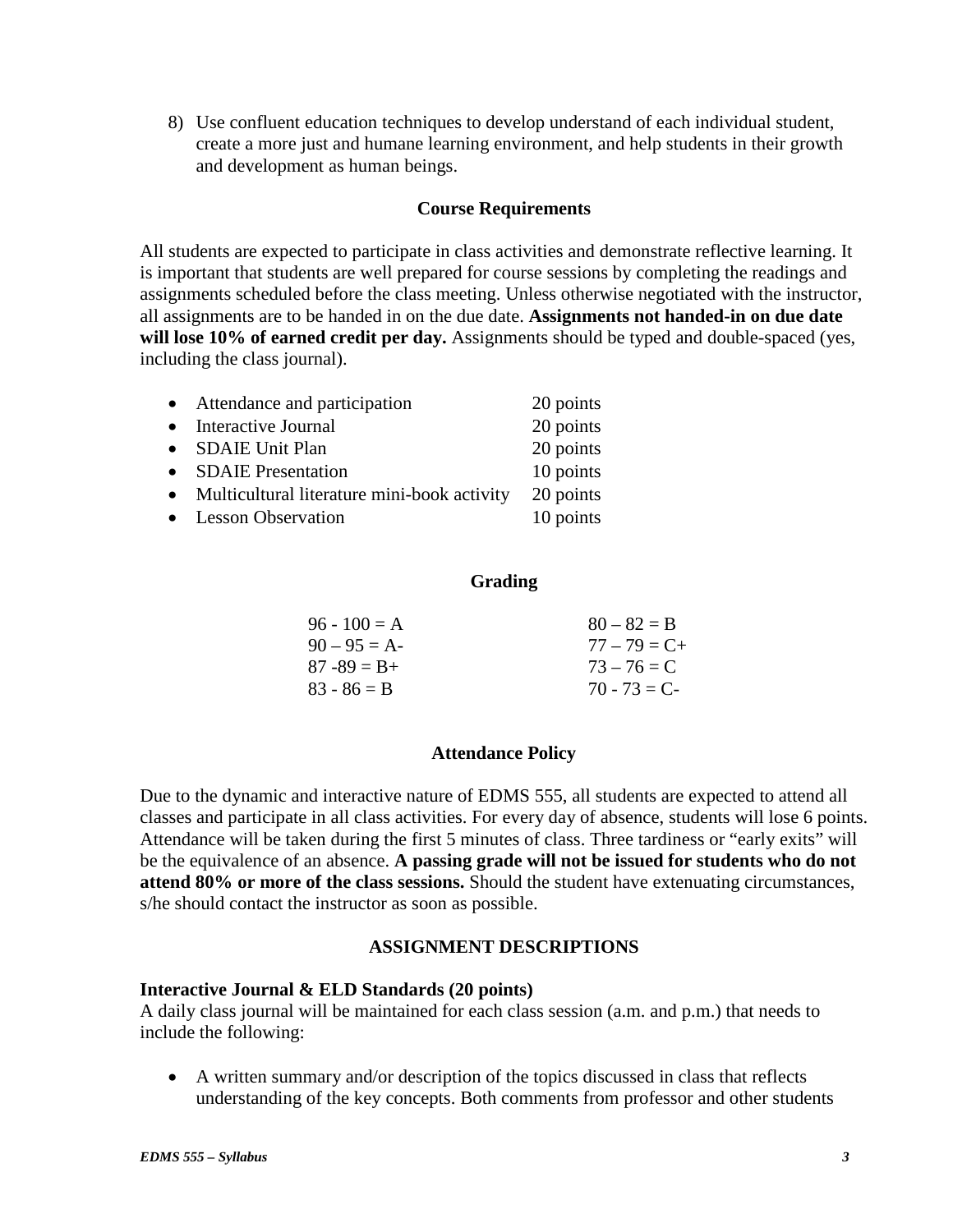must be reflected in the journal.

• Meta-reflections and/or analysis of key concepts, particularly in terms of the connections that can be made between class discussions and teaching English language learners, with specific examples from student teaching experiences, school observations, or other personal experiences in diverse settings. It is critical that direct connections are made with teaching experiences in the form of anecdotes, case studies, or narratives.

The class journal will be graded according to its comprehensiveness, insightful connections, and "deep understanding" of the issues. The class journal should address instructional concerns, school structures, teaching strategies, and school environments related to social justice and equity in diverse settings.

# **ELD Standards Requirement**

For the  $3<sup>rd</sup>$  week of class (6<sup>th</sup> class session) you will need to search the CDE website and download the ELD standards and print a copy for yourself. Please bring the standards to class. Work with your interactive email partner if you run into any trouble with this assignment.

# **SDAIE Unit Adaptation (20 points) - Critical Assessment Task (CATs)**

Applying the SDAIE criteria discussed, include SDAIE activities into an integrated comprehensive unit of study.

- Does the lesson use visuals, manipulatives, realia, drama, or other techniques that would facilitate understanding?
- Does the lesson take into consideration the varying English proficiencies of language minority students?
- Do the lesson strategies incorporate group collaboration, cooperative learning activities, peer assistance, or other work-group techniques?
- Does the lesson incorporate the language and culture of language minority students?
- Is the curriculum reflected in the lesson challenging and not watered-down?
- Does the lesson include the 7-Intelligences and/or multiple modalities?
- Are the community/parents of English learners included in the unit of study?

You may work in a group of 2-4 students. Unit has already been completed before Winter Break 2002. If you have any questions, please attend office hours or schedule a meeting.

# **SDAIE Presentation: (10 points) - Critical Assessment Task (CATs)**

Present a SDAIE component of your Unit Plan to the class. Each group will have 20 minutes to present a SDAIE portion of their Unit Plan.

# **Multicultural Literature Mini-Book Activity (20 points) - Critical Assessment Task (CATs)**

With another person, you will have the opportunity to develop a multicultural literacy unit that will address appropriate literature selections reflecting multicultural perspectives for students in grades K-2 or 3-6. Choose six powerful children's multicultural selections that should be the center of the curriculum for different times throughout the year. This plan should include an **outline of how the multicultural books will be used throughout the year** and a justification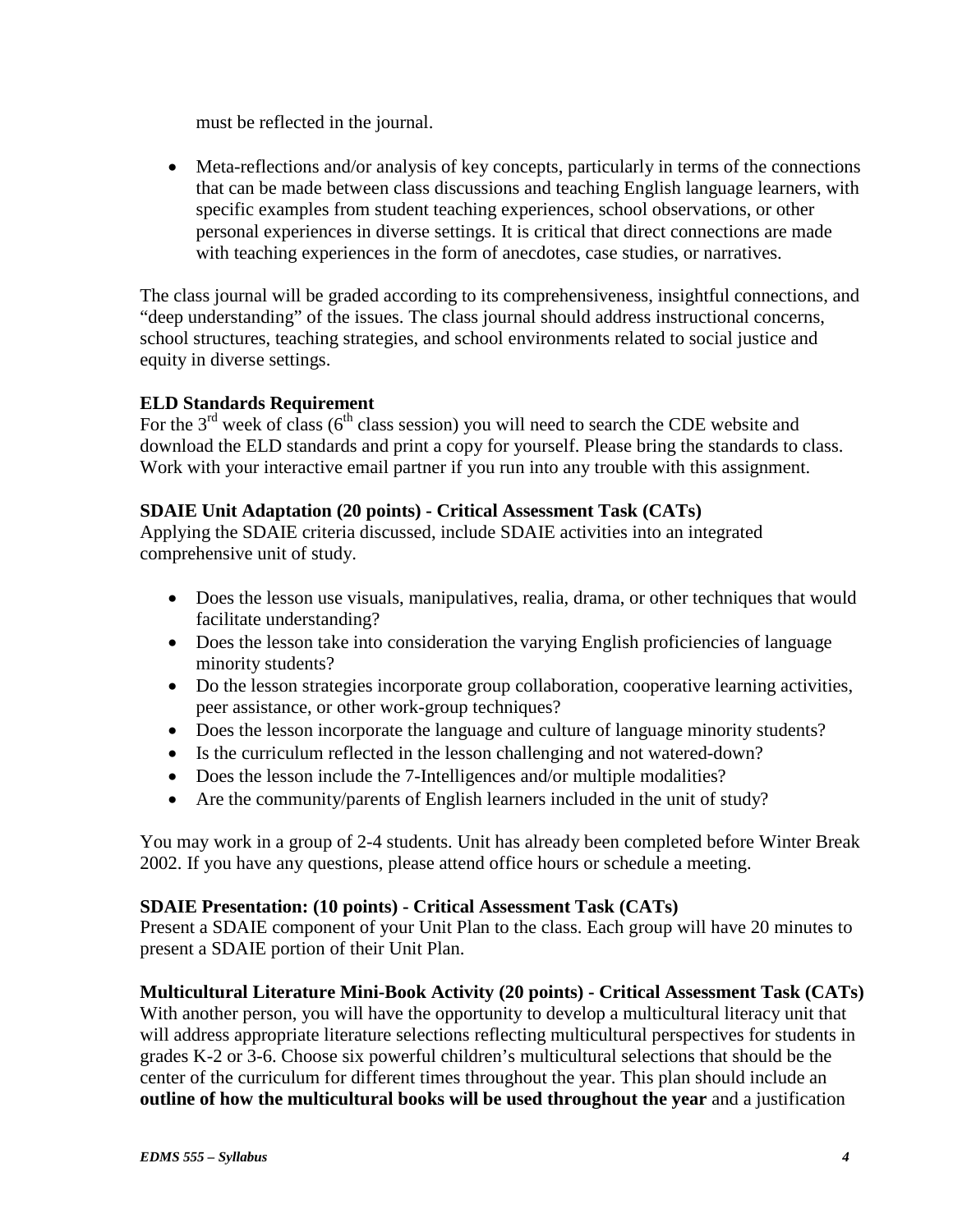(explanation) of the selections made. At least three of the books must be bilingual (English and another language) with a brief discussion of how "primary language support" will be incorporated into the literacy unit. Write one detailed reading and writing lesson plan that will clearly delineate how every child will be successful by providing universal access to diverse students (e.g., gifted, English learners, special needs, non-readers, poor).

The format of the multicultural literature mini book activity should include:

- 1. Focus of the unit and brief summary of each book
- 2. Grade level this unit is appropriate for
- 3. Outline/plan of how the books will be used throughout the year.
- 4. Reading and writing lesson plan that will identify standards being covered.
- 5. Identify Assessment strategies: how you will determine they learned what you intended (how you will assess them).
- 6. Primary language support component of the unit plan

### **Poster Sessions (20 minutes each)**

Tables will be set up to provide space for half the groups to present/display their Multicultural Literature Selection. Other class members will walk around and listen to the discussions on the different books selected.

Note: Dr. Alice Quiocho has developed an excellent website with a bibliography of children's literature and multicultural books that could be a great resource for you (www.csusm.edu/Quiocho).

### **Lesson Observation (10 points)**

For this assignment you will follow an English learner or group of students during your teaching assignment. You will collect and document evidence of any instructional modifications made to provide comprehensible academic input for the student(s). As part of your write-up, you are to discuss how you would change the lesson/activity in light of the information and knowledge gained in the course. (Please note: If applicable, this lesson observation can be connected to the lesson observations that are being conducted for the 521/522 classes.)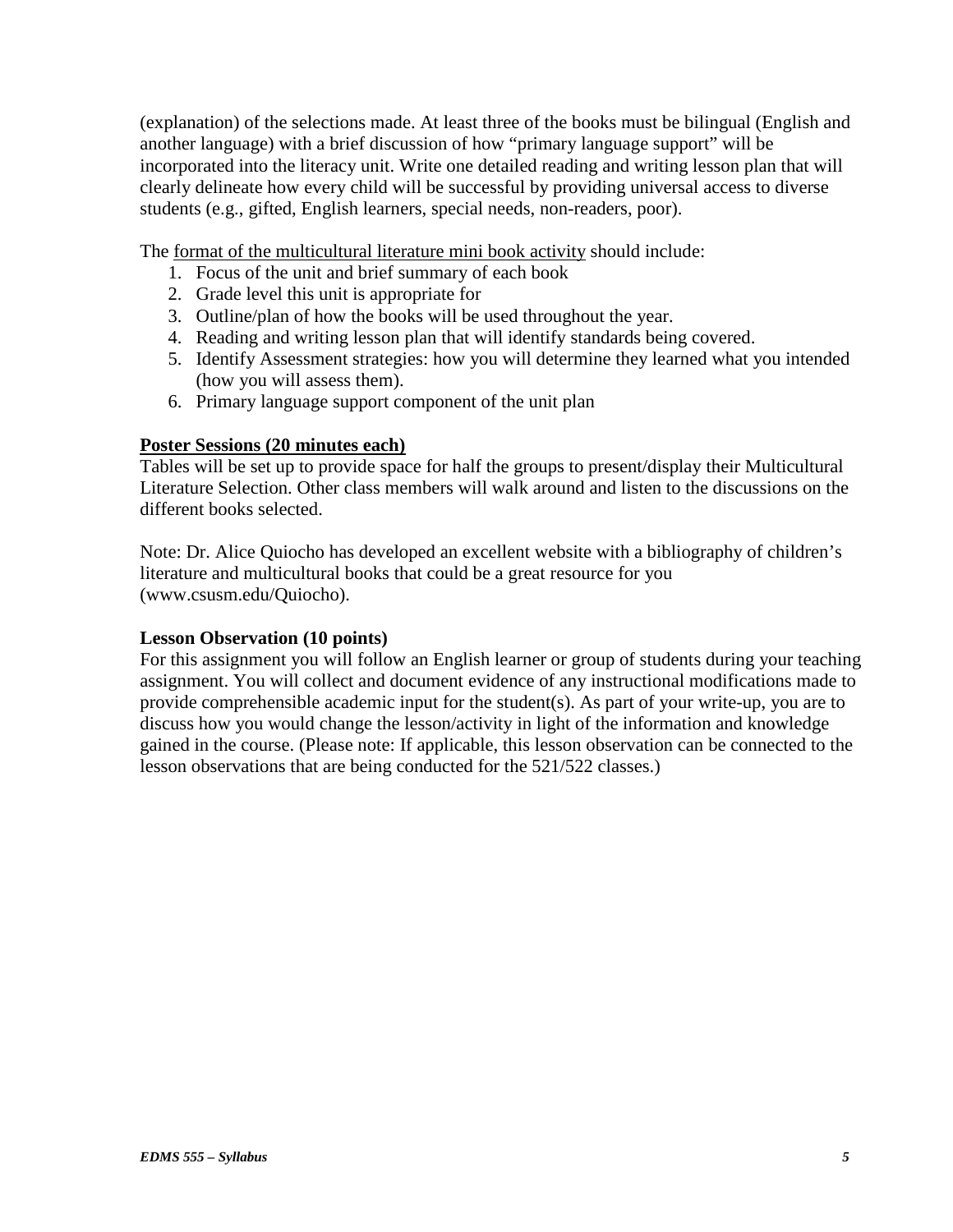# **SCORING RUBRICS**

| <b>Criteria</b>       | <b>Developing</b>                   | <b>Nearly Meets</b>                       | <b>Meets</b>                | <b>Exceeds</b>                   |
|-----------------------|-------------------------------------|-------------------------------------------|-----------------------------|----------------------------------|
| <b>TPE 1-</b>         | Candidates use                      | Candidates use                            | Candidates use a            | The specific                     |
| <b>Specific</b>       | very traditional                    | some specific                             | variety of specific         | pedagogical skills               |
| pedagogical skills    | and limited (e.g.,                  | pedagogical skills                        | pedagogical skills          | for subject matter               |
| for subject matter    | lecture only)                       | for subject matter                        | for subject matter          | instruction will                 |
| instruction           | pedagogical skills                  | instruction, but                          | instruction to              | incorporate the                  |
|                       | for subject matter                  | many English                              | English learners.           | level of                         |
|                       | instruction that                    | learners do not                           |                             | proficiency in                   |
|                       | prevent                             | have access to the                        |                             | English and the                  |
|                       | understanding of                    | content.                                  |                             | primary language.                |
|                       | information to                      |                                           |                             |                                  |
|                       | English learners.                   |                                           |                             |                                  |
| <b>TPE 3-</b>         | Candidates                          | Candidates                                | Candidates                  | Assessments will                 |
| Interpretation        | understand and us                   | understand and use                        | understand and use          | also incorporate                 |
| and use of            | primarily                           | some informal and                         | a variety of                | English learners'                |
| assessments           | traditional                         | formal                                    | informal and                | levels of                        |
|                       | assessments                         | assessments to                            | formal                      | proficiency in                   |
|                       | strategies with                     | determine progress                        | assessments to              | English and the                  |
|                       | English learners.                   | and plan                                  | determine progress          | primary language                 |
|                       |                                     | instruction for                           | and plan                    | to develop and                   |
|                       |                                     | English learners.                         | instruction for             | modify instruction               |
|                       |                                     |                                           | English learners.           | accordingly.                     |
| <b>TPE 4-</b>         | Candidates use                      | Candidates use                            | Candidates use a            | All students have                |
| <b>Making content</b> |                                     | some instructional                        |                             |                                  |
| accessible            | mostly traditional<br>instructional |                                           | variety of<br>instructional | access to content,               |
|                       |                                     | practices, but few                        |                             | including non-<br>readers and    |
|                       | practices that do                   | <b>English learners</b><br>have access to | practices to make           | students with                    |
|                       | not provide                         |                                           | content accessible          |                                  |
|                       | <b>English learners</b>             | content.                                  | to English<br>learners.     | varying levels of                |
|                       | access to content.                  |                                           |                             | English                          |
| <b>TPE 5-</b>         | Candidates are                      | Candidates of                             | Candidates of               | proficiency.<br>All students are |
|                       |                                     |                                           |                             |                                  |
| <b>Student</b>        | mostly concerned                    | English learners                          | English learners            | engaged in the                   |
| <b>Engagement</b>     | about covering                      | communicate                               | clearly                     | academic program,                |
|                       | content to English-                 | some objectives                           | communicate                 | know objectives of               |
|                       | only speakers,                      | clearly,                                  | objectives, ensure          | lessons,                         |
|                       | makes little effort                 | understanding is                          | understanding,              | understand key                   |
|                       | to communicate                      | partial, progress is                      | monitors progress,          | concepts, are                    |
|                       | objectives to EL,                   | undetermined,                             | adjust instruction          | aware of their                   |
|                       | understanding is                    | instruction is                            | according to level          | progress, and their              |
|                       | unlikely,                           | sometimes                                 | of English                  | home language                    |
|                       | instruction does                    | adjusted, and                             | proficiency and             | and culture are                  |
|                       | not consider                        | community                                 | primary language,           | part of the                      |
|                       | student level of                    | resources are                             | and use                     | classroom                        |
|                       | English                             | untapped.                                 | community                   | environment.                     |
|                       | proficiency and                     |                                           | resources.                  |                                  |
|                       | primary language.                   |                                           |                             |                                  |

# **SDAIE Unit Plan/Presentation — Scoring Rubric**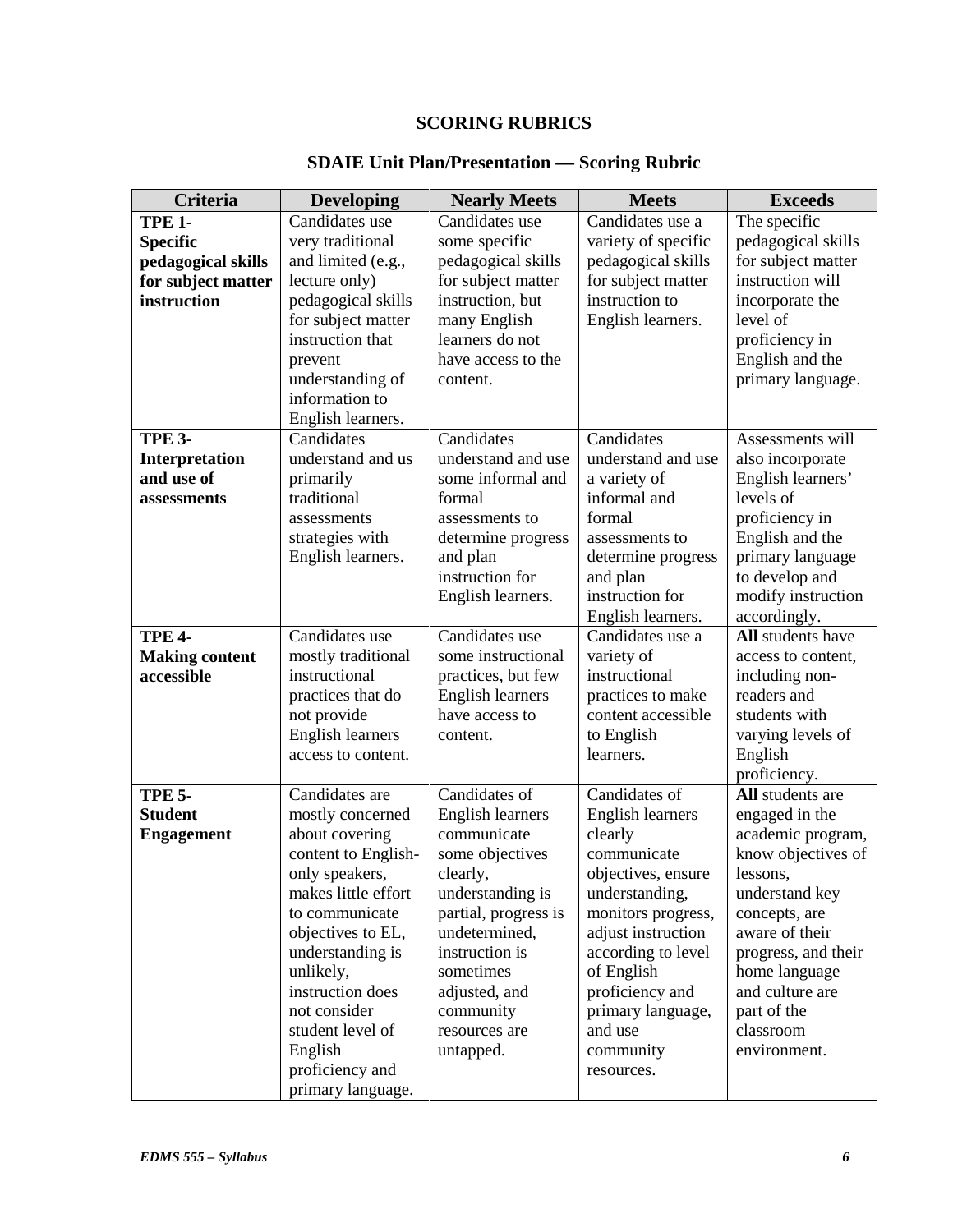| <b>TPE-7 Teaching</b>   | Candidates know     | Candidates know   | Candidates know   | Candidates know    |
|-------------------------|---------------------|-------------------|-------------------|--------------------|
| <b>English learners</b> | and can apply few   | many pedagogical  | and can apply     | and can apply      |
|                         | of the pedagogical  | theories,         | pedagogical       | pedagogical        |
|                         | theories,           | principles, and   | theories,         | theories,          |
|                         | principles, and     | instructional     | principles, and   | principles, and    |
|                         | instructional       | practices for     | instructional     | instructional      |
|                         | practices for       | English learners, | practices for     | practices for      |
|                         | English learners,   | but cannot apply  | comprehensive     | comprehensive      |
|                         | English learners do | them in a         | instruction of    | instruction of ALL |
|                         | not comprehend      | comprehensive     | English learners. | English learners.  |
|                         | key academic        | manner.           |                   |                    |
|                         | concepts and        |                   |                   |                    |
|                         | ideas.              |                   |                   |                    |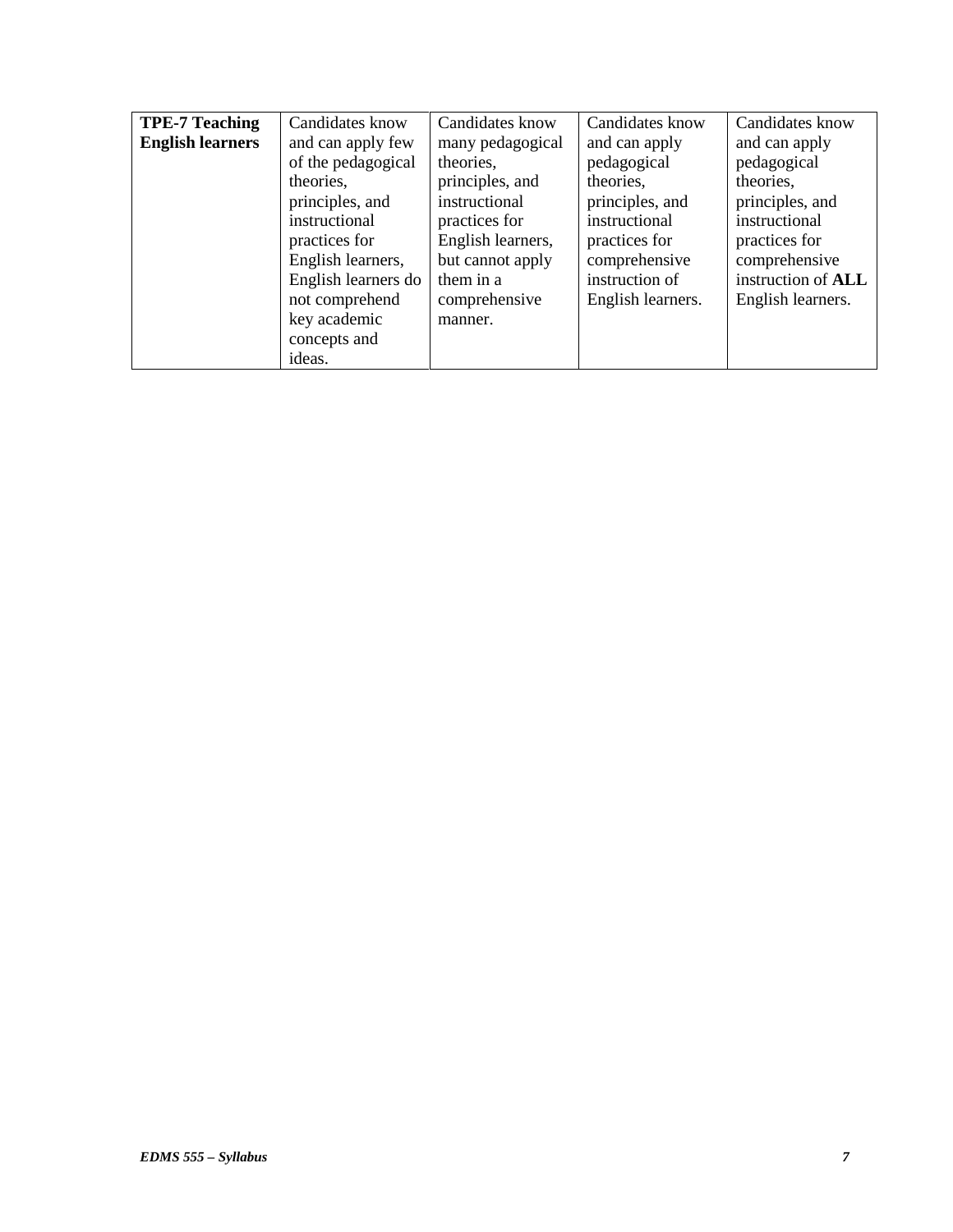| <b>Criteria</b>       | <b>Developing</b>   | <b>Nearly Meets</b>     | <b>Meets</b>            | <b>Exceeds</b>      |
|-----------------------|---------------------|-------------------------|-------------------------|---------------------|
| <b>TPE 4-</b>         | Teacher candidate   | Candidates can          | Candidates are          | Candidates can      |
| <b>Making Content</b> | is unable to        | partially determine     | able to determine       | apply pedagogical   |
| <b>Accessible</b>     | determine if lesson | if lesson observed      | if lesson observed      | theories,           |
|                       | observed is         | is consistent with      | makes content           | principles, and     |
|                       | consistent with     | pedagogical             | accessible to           | instructional       |
|                       | pedagogical         | theories,               | students with           | practices for       |
|                       | theories.           | principles, and         | different levels of     | making content      |
|                       | principles, and     | instructional           | proficiency in          | accessible to all   |
|                       | instructional       | practices for           | English and             | English learners by |
|                       | practices for       | making content          | primary language.       | offering            |
|                       | making content      | accessible to           |                         | appropriate         |
|                       | accessible to       | English learners.       |                         | suggestions.        |
|                       | English learners.   |                         |                         |                     |
| <b>TPE 5-</b>         | Candidates of       | Candidates of           | Candidates of           | Teachers            |
| <b>Student</b>        | English learners    | <b>English learners</b> | <b>English learners</b> | candidates can      |
| <b>Engagement</b>     | are unaware if      | are not always          | are able to             | confirm that the    |
|                       | lesson observed     | certain if lesson       | determine if lesson     | lesson observed     |
|                       | engages students    | observed clearly        | observed clearly        | engages ALL         |
|                       | or is appropriate   | communicates            | communicates            | English learners in |
|                       | for the levels of   | objectives, ensures     | objectives, ensures     | the academic        |
|                       | English             | understanding,          | understanding,          | program; and        |
|                       | proficiency and     | monitors progress,      | monitors progress,      | students know       |
|                       | primary language.   | adjusts instruction     | adjusts instruction     | objectives,         |
|                       |                     | according to levels     | according to levels     | understand key      |
|                       |                     | of English              | of English              | concepts, are       |
|                       |                     | proficiency and         | proficiency and         | aware of their      |
|                       |                     | primary language,       | primary language,       | progress, and their |
|                       |                     | and incorporates        | and incorporates        | home language       |
|                       |                     | community               | community               | and culture are     |
|                       |                     | resources               | resources               | part of the         |
|                       |                     | appropriately.          | appropriately.          | classroom           |
|                       |                     |                         |                         | environment.        |

#### **Teacher Performance Expectations Lesson Observation — Scoring Rubric**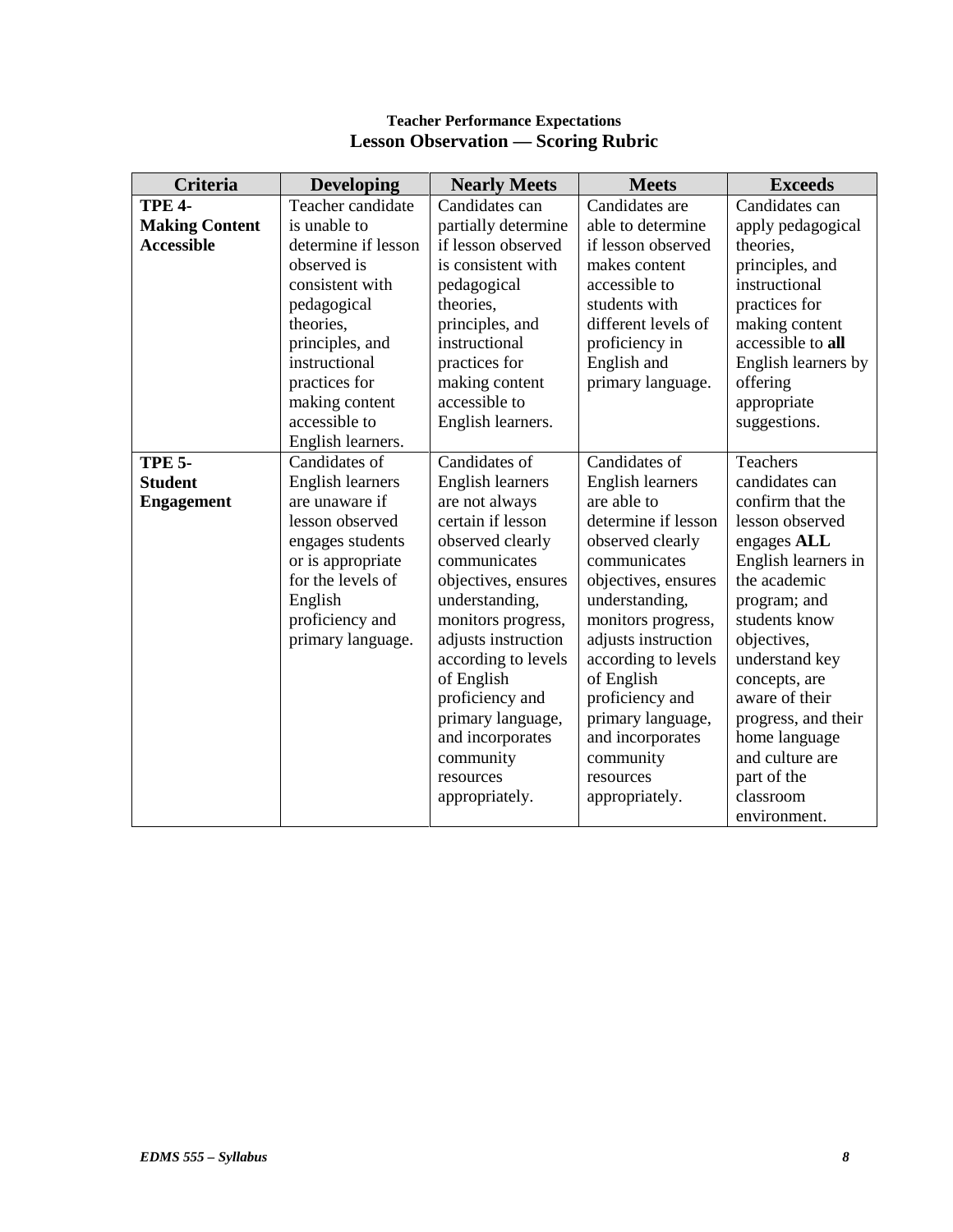| Criteria                | <b>Developing</b>    | <b>Nearly Meets</b>     | <b>Meets</b>        | <b>Exceeds</b>        |
|-------------------------|----------------------|-------------------------|---------------------|-----------------------|
| <b>TPE 4-</b>           | Candidates use       | Candidates use          | Candidates use a    | All students have     |
| <b>Making Content</b>   | mostly traditional   | some instructional      | variety of          | access to the         |
| <b>Accessible</b>       | instructional        | practices to make       | instructional       | content of            |
|                         | practices that deny  | multicultural           | practices to make   | multicultural         |
|                         | access to the        | literature books        | multicultural       | literature books,     |
|                         | content to non-      | accessible, but few     | literature          | including non-        |
|                         | readers and          | non-readers and         | selections          | readers and           |
|                         | English learners.    | <b>English learners</b> | accessible to       | students with         |
|                         |                      | have access to          | diverse students.   | varying levels of     |
|                         |                      | content.                |                     | English               |
|                         |                      |                         |                     | proficiency           |
| <b>TPE 7-</b>           | Multicultural        | Candidates select       | Candidates select   | Teaching              |
| <b>Teaching English</b> | literature books are | some authentic          | authentic           | candidates include    |
| <b>Learners</b>         | not authentic, do    | multicultural           | multicultural       | justification for the |
|                         | not reflect the      | books, primary          | literature books    | selection and         |
|                         | diversity in         | language is not         | that reflect        | purpose of each       |
|                         | schools and the      | included or not         | diversity of the    | book, taking into     |
|                         | primary language     | well translated,        | classroom, to       | account the           |
|                         | of students is not   | reading and             | include the         | varying learning      |
|                         | considered.          | writing activities      | primary language    | and social needs of   |
|                         |                      | are inappropriate       | of English          | individual students   |
|                         |                      | for levels of           | learners, develop   | or groups in their    |
|                         |                      | proficiency in          | reading and         | own classroom.        |
|                         |                      | English and             | writing             | Writing and           |
|                         |                      | primary language,       | instructional       | reading activities    |
|                         |                      | and assessments         | activities          | meet the academic     |
|                         |                      | are levels of non-      | appropriate for     | and social needs of   |
|                         |                      | existent or             | proficiency in      | all students.         |
|                         |                      | inappropriate.          | English and         |                       |
|                         |                      |                         | primary language,   |                       |
|                         |                      |                         | and create relevant |                       |
|                         |                      |                         | assessments.        |                       |

# **Multicultural Literacy Unit - Scoring Rubric**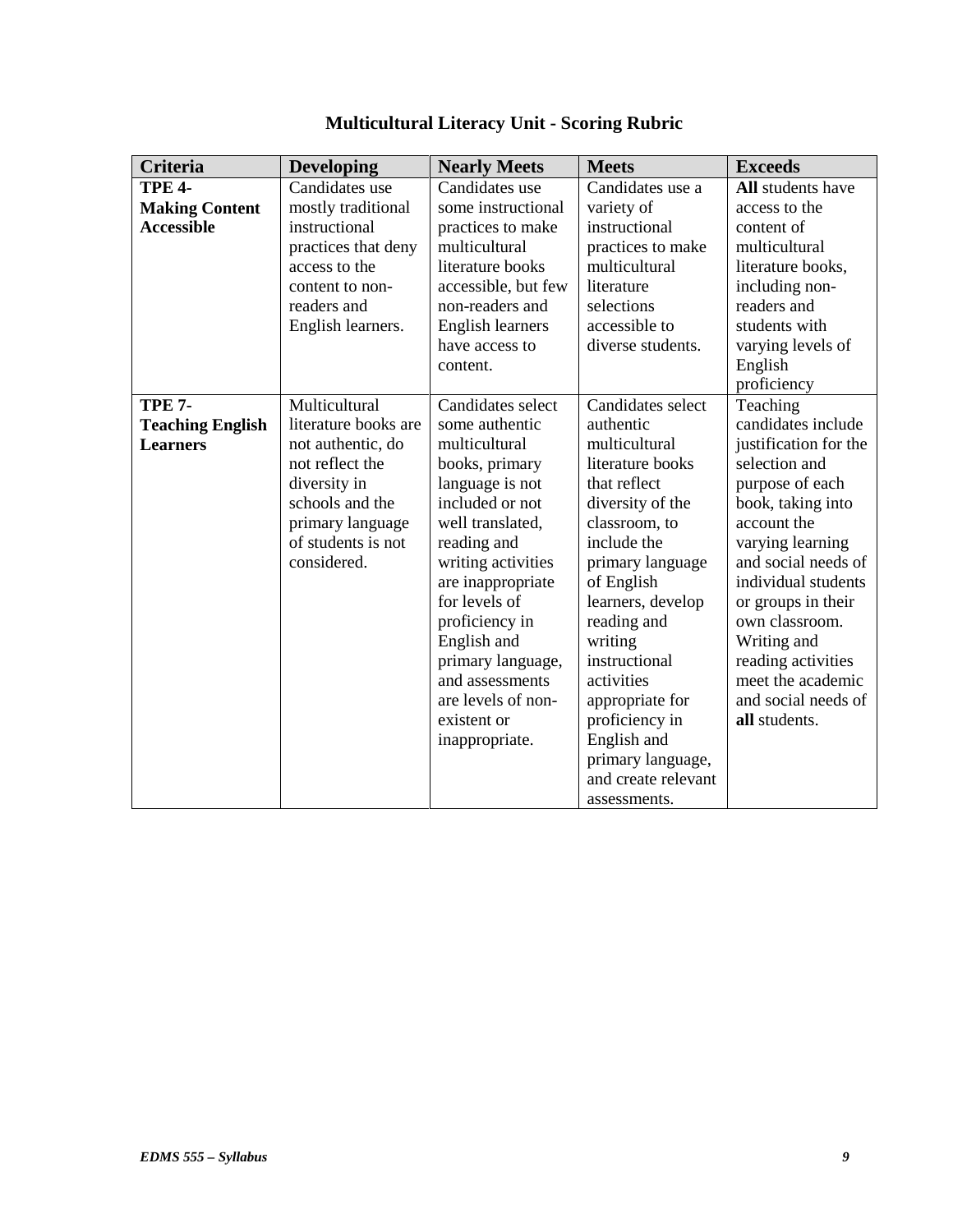| Criteria                | <b>Developing</b>   | <b>Nearly Meets</b> | <b>Meets</b>        | <b>Exceeds</b>      |
|-------------------------|---------------------|---------------------|---------------------|---------------------|
| <b>TPE 4-</b>           | Although there is   | Candidates apply    | Candidates apply    | Candidates          |
| <b>Making Content</b>   | some                | some theories and   | theories and        | application of      |
| <b>Accessible</b>       | understanding of    | practice in writing | practice to         | theory and practice |
|                         | theory and          | that likely will    | demonstrate how     | demonstrate in the  |
|                         | practice,           | provide access to   | ELs will have       | reflective writing  |
|                         | candidates are      | content for ELs.    | access to content   | access to content   |
|                         | unable to           |                     | as they reflect in  | for all students    |
|                         | demonstrate in      |                     | writing on the      |                     |
|                         | their written       |                     | major ideas,        |                     |
|                         | reflections access  |                     | concepts, and       |                     |
|                         | to content for ELs. |                     | topics discussed in |                     |
|                         |                     |                     | class and readings. |                     |
| <b>TPE7-</b>            | Candidates          | Candidates          | Candidates          | Candidates          |
| <b>Teaching English</b> | demonstrate in      | demonstrate in      | demonstrate in      | demonstrate in      |
| <b>Learners</b>         | their interactive   | their interactive   | their interactive   | their interactive   |
|                         | journals that they  | journals that they  | journals that they  | journals that the   |
|                         | know and can        | know and can        | know and can        | know and can        |
|                         | apply few           | apply some          | apply pedagogical   | apply pedagogical   |
|                         | pedagogical         | pedagogical         | theories.           | theories,           |
|                         | theories,           | theories,           | principles, and     | principles, and     |
|                         | principles, and     | principles, and     | instructional       | instructional       |
|                         | instructional       | instructional       | practices for       | practices for       |
|                         | practices for       | practices for       | comprehensive       | comprehensive       |
|                         | comprehensive       | comprehensive       | instruction of      | instruction of ALL  |
|                         | instruction of      | instruction of      | English learners.   | English learners.   |
|                         | English             | English learners.   |                     |                     |

# **Interactive Journal - Scoring Rubric**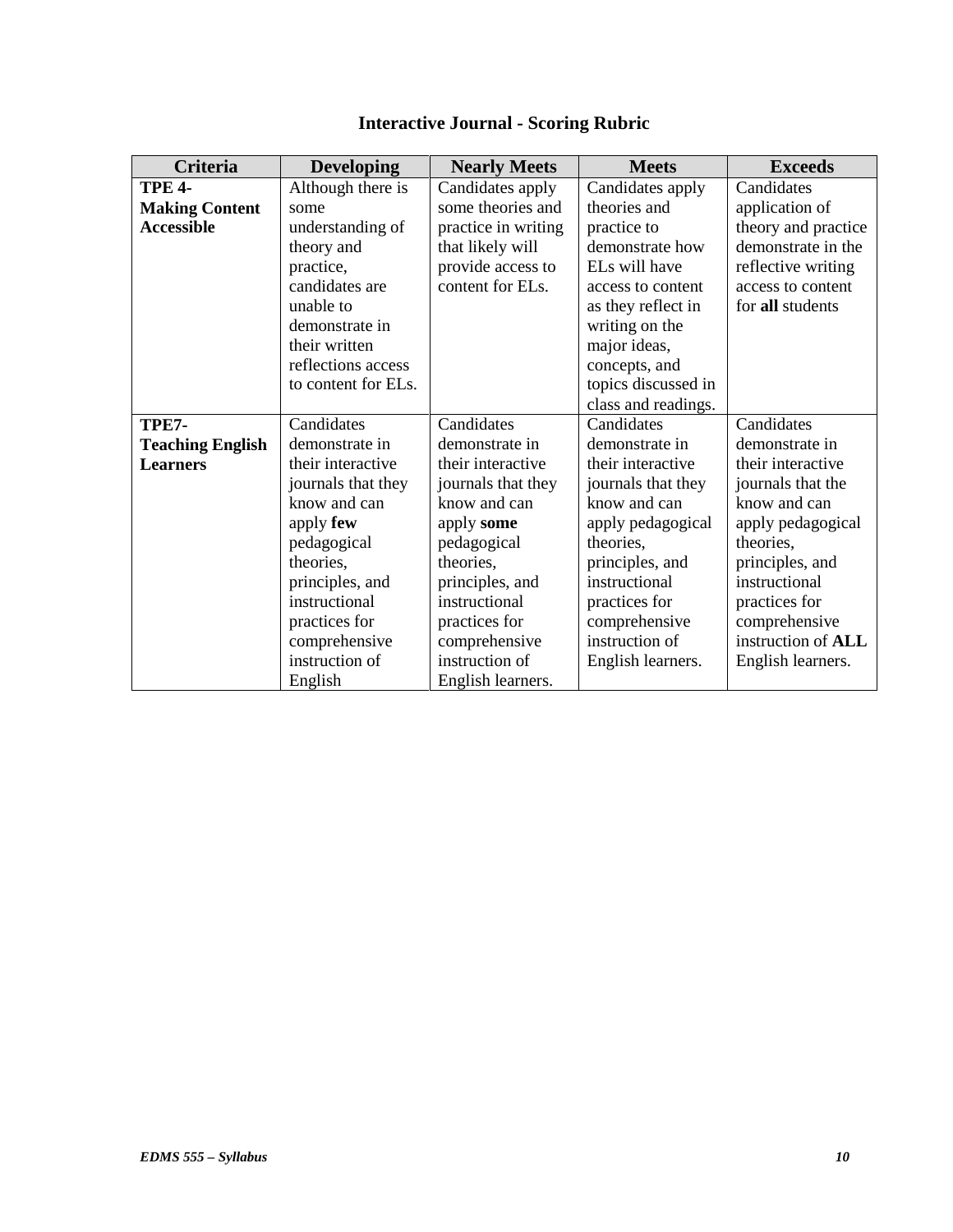# **EDMS 555 Course Outline (Timeline Subject to Change pending "Teachable" Moments)**

| <b>Date</b>  | <b>Topic</b>                                | <b>Assignment</b>                     |
|--------------|---------------------------------------------|---------------------------------------|
| Session 1    | Reintroducing Diversity-Bilingual           | Getting to know each other, review    |
| $9 - 6$      | Theories                                    | syllabus                              |
| Session 2    | Who are English Language                    | Peregoy & Boyle                       |
| $9-9$        | Learners? $1st$ and $2nd$ Language          | Chapter $1 & 2$                       |
|              | Acquisition-Theory of Bilingual             |                                       |
|              | Education                                   |                                       |
| Session 3    | History and Politics of Bilingual           | Crawford 1, 2, All students read      |
| $9-13$       | Education/Legal Mandates/Prop 227           | Appendix E                            |
| Session 4    | Theory and Practice of Bilingual            | Crawford-3 & 4                        |
| $9-16.$      | education. What can the classroom           |                                       |
|              | teacher do?                                 |                                       |
| Session 5    | Oral Language Development-The               | Peregoy & Boyle Chapter 3 & 4         |
| $9 - 20$     | Foundation of the Oral Tradition-A          |                                       |
|              | <b>Bilingual Theoretical Model-ELD</b>      |                                       |
| Session 6    | <b>Emergent Literacy-My Mother</b>          | Peregoy & Boyle -Chapter 5            |
| $9 - 23$     | Never Read to Me-ELD Standards              | Crawford- Chapter 5 All students      |
|              |                                             | read Appendix A-ELD Standards         |
| Session 7    | Writing-Research on Second                  | Peregoy & Boyle Chapter 6 & 7         |
| $9 - 27$     | Language Writing-SDAIE                      | <b>DUE: Lesson Observation</b>        |
| Session 8    | Models of Language Development-             | Peregoy & Boyle Chapter 8             |
| $9 - 30$     | Reading and Literature-SDAIE                | Crawford Chap 6                       |
|              |                                             | <b>DUE: Interactive Journals</b>      |
| Session 9    | Education-The Great Equalizer!!!-           | Peregoy & Boyle                       |
| $10 - 1$     | SDAIE-Models of Bilingual                   | Chapter 9 & 10                        |
|              | Education                                   |                                       |
|              |                                             |                                       |
| $10-4$       | <b>NO CLASS</b>                             | All students read Crawford Chap       |
|              |                                             | 4 and e-mail me 1 page summary        |
| Session 10   | Identification/Placement/Assessment         | Crawford Chap 8 & 9                   |
| $10-7$       | of EL/CELDT                                 |                                       |
| Session 11   | Biliteracy Education: The Good, The         | Crawford Chap 10 & 11                 |
| $10 - 11$    | Bad and The Ugly                            | <b>DUE: Literature Mini Book Unit</b> |
| Session 12   | Two-Way Immersion Programs-                 | Crawford Chap 12 & 13                 |
| $10 - 14$    | Parental Involvement                        | Chapter in $2nd$ Lang. Acquisition    |
| Session 13   | Myths of ELLs. Bilingual education,         | <b>DUE: SDAIE</b> presentations and   |
| $10 - 18$    | and the socio-political context             | Unit plans                            |
| Session $14$ | Border Pedagogy-We all share the            | <b>DUE: SDAIE presentations and</b>   |
| $10 - 21$    | same children                               | Unit plans                            |
| Session 15   | Closure <b>Possible</b> lecture on Multiple |                                       |
| $10 - 25$    | Intelligence Instruction for English        | TPE-7 Teaching English DUE:           |
|              | Learners                                    | <b>Interactive Journals</b>           |